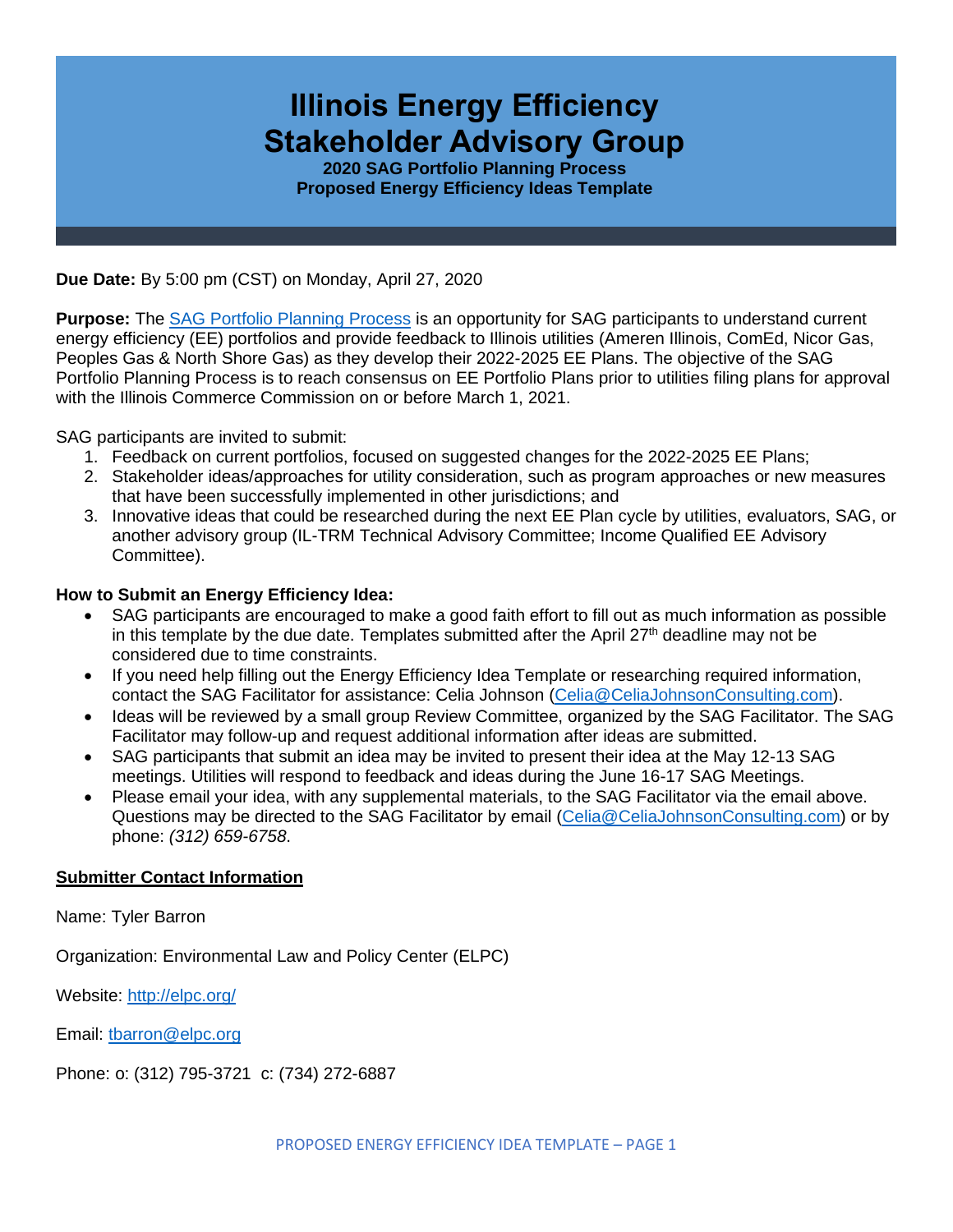## **Energy Efficiency Idea Questions**

Please check the boxes below to identify 1) the type of idea; 2) which Illinois utility or utilities will be impacted by the idea; and 3) which EE sector the idea impacts.

| <b>Check</b> | Type of Energy Efficiency Idea  |
|--------------|---------------------------------|
|              | New Measure or New Program Idea |
| ⊠            | Proposed Program Approach       |
|              | Innovative Idea                 |

| <b>Check</b> | Illinois Utility Impacted by Energy Efficiency Idea |
|--------------|-----------------------------------------------------|
|              | Ameren Illinois                                     |
| ⊠            | ComEd                                               |
|              | Nicor Gas                                           |
|              | Peoples Gas & North Shore Gas                       |
|              | All Illinois Utilities                              |

| <b>Check</b> | <b>Energy Efficiency Sector Targeted by Energy Efficiency Idea</b>           |
|--------------|------------------------------------------------------------------------------|
| ⊠            | Residential Customers – Single Family (non-income qualified/income eligible) |
| ⊠            | Residential Customers – Multifamily (non-income qualified/income eligible)   |
| ⊠            | Residential Customers – Single Family Income Qualified/Income Eligible       |
| ⊠            | Residential Customers – Multifamily Income Qualified/Income Eligible         |
| ⊠            | Small Business Customers (commercial & industrial sector)                    |
| ⊠            | Medium/Large Business Customers (commercial & industrial sector)             |
|              | Other (research & development, emerging technologies, market transformation) |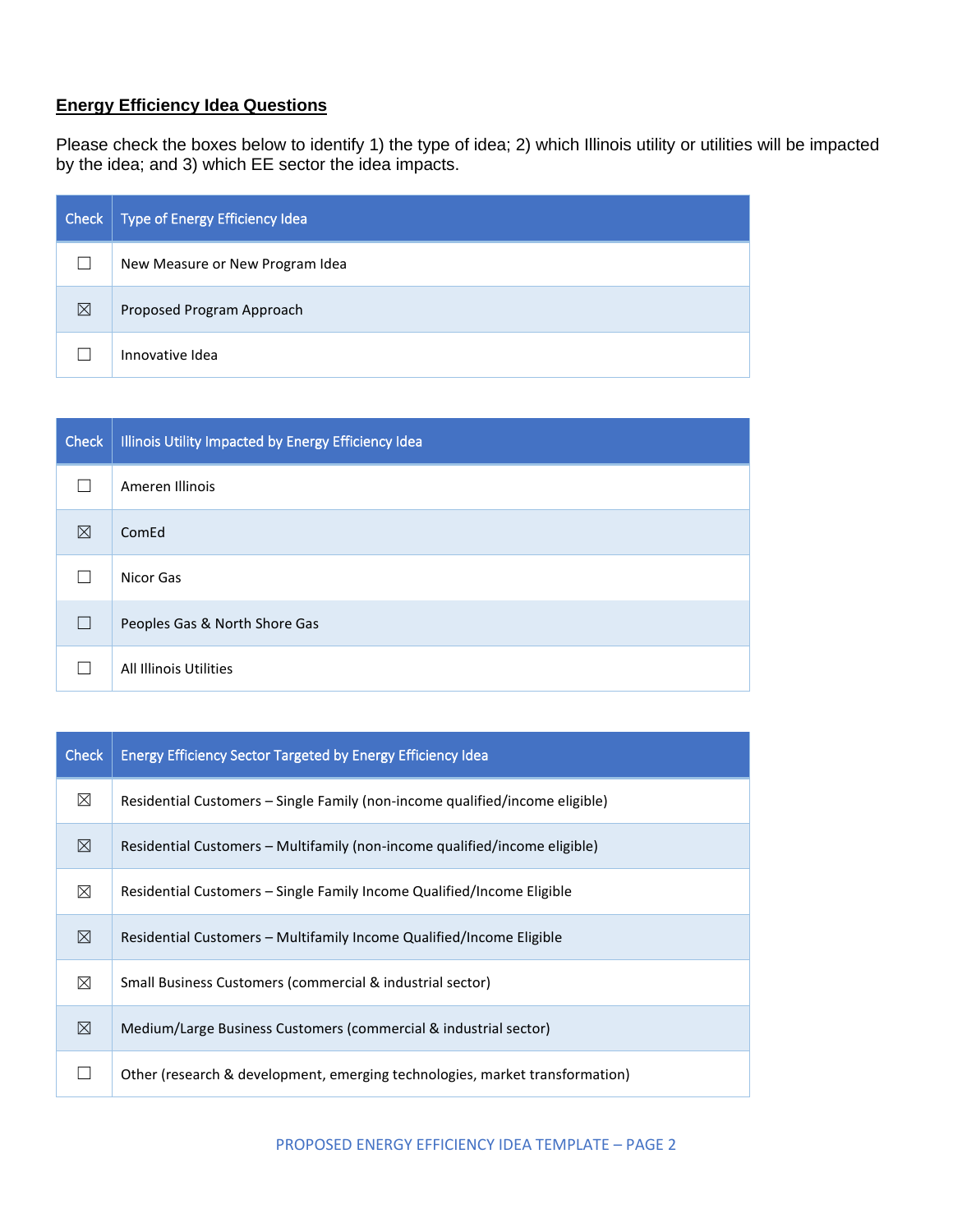## **Additional Questions**

1. **Description of Idea:** Describe the proposed idea, including the purpose of the suggested idea and rationale. Describe whether this is an idea that could be implemented in an existing EE program, or whether the idea involves establishing a new measure or program. Please indicate whether additional research may be required before implementation.

ELPC would like to see a significant increase in advanced power strips (APS) sold through the ComEd marketplace. These strips should be used widely by residents and businesses alike. ComEd already offers a rebate for their TrickleStar 7-Outlet APS, but that rebate should be increased by \$5 to encourage greater rates of adoption. ComEd should aim to sell one million TrickleStar 7-Outlet strips from 2022-2025.

Most electronics draw power after they are turned off. This process is commonly referred to as standby power, phantom load, or vampire load. According to the U.S. Department of Energy, the average household spends \$100 to \$200 per year to power plugged-in electronics and appliances while they are off or in standby mode.<sup>1</sup> This standby power is wasted energy consumed by a product and can sometimes represent a large portion of that product's annual use.

The easiest way to reduce standby power is to remove the power supplied to these products when they are not in use. APS remove the power automatically. Households commonly use power strips already. APS present an easy way to reduce energy use and save customers money without changing the status quo.

2. **Implementation:** How will this idea be delivered to the target market? Describe marketing strategies used to reach the target market and minimize market confusion.

This idea should be delivered through traditional energy efficiency marketing to customers. This includes mass marketing, bill inserts, and social media.

3. **Background:** Describe where the idea originated from, including whether this idea has been successfully implemented in other jurisdictions. Provide specific background information that will help utilities and SAG participants understand the proposed idea.

Standby power accounts for more than 100 billion kilowatt-hours of annual U.S. electricity consumption and \$11 billion in annual energy costs.<sup>2</sup> As mentioned above, the average U.S. household spends \$100 to \$200 per year to power plugged-in electronics and appliances while they are off or in standby mode.<sup>3</sup> Depending on the user, each APS can save \$5-13/year according to ComEd. With the number of electronics per home growing, reducing standby power will become increasingly important.

Utilities around the country offer discounts and rebates on APS, including ComEd. The ComEd program moving forward should allow any residential and/or business customer to be eligible and increase the rebate on the TrickleStar 7-Outlet APS by \$5.

4. **Idea Impact:** Provide additional information on the customer segment that will be targeted with the program idea, including how and why this idea will have a positive impact on customers participating in Illinois EE programs.

<sup>1</sup> [https://www.comed.com/News/Pages/NewsReleases/2018\\_10\\_29.aspx](https://www.comed.com/News/Pages/NewsReleases/2018_10_29.aspx)

<sup>&</sup>lt;sup>2</sup> [https://www.energystar.gov/sites/default/files/asset/document/Standby\\_Power\\_Highlights.pdf](https://www.energystar.gov/sites/default/files/asset/document/Standby_Power_Highlights.pdf)

PROPOSED ENERGY EFFICIENCY IDEA TEMPLATE – PAGE 3 <sup>3</sup> [https://www.comed.com/News/Pages/NewsReleases/2018\\_10\\_29.aspx](https://www.comed.com/News/Pages/NewsReleases/2018_10_29.aspx)